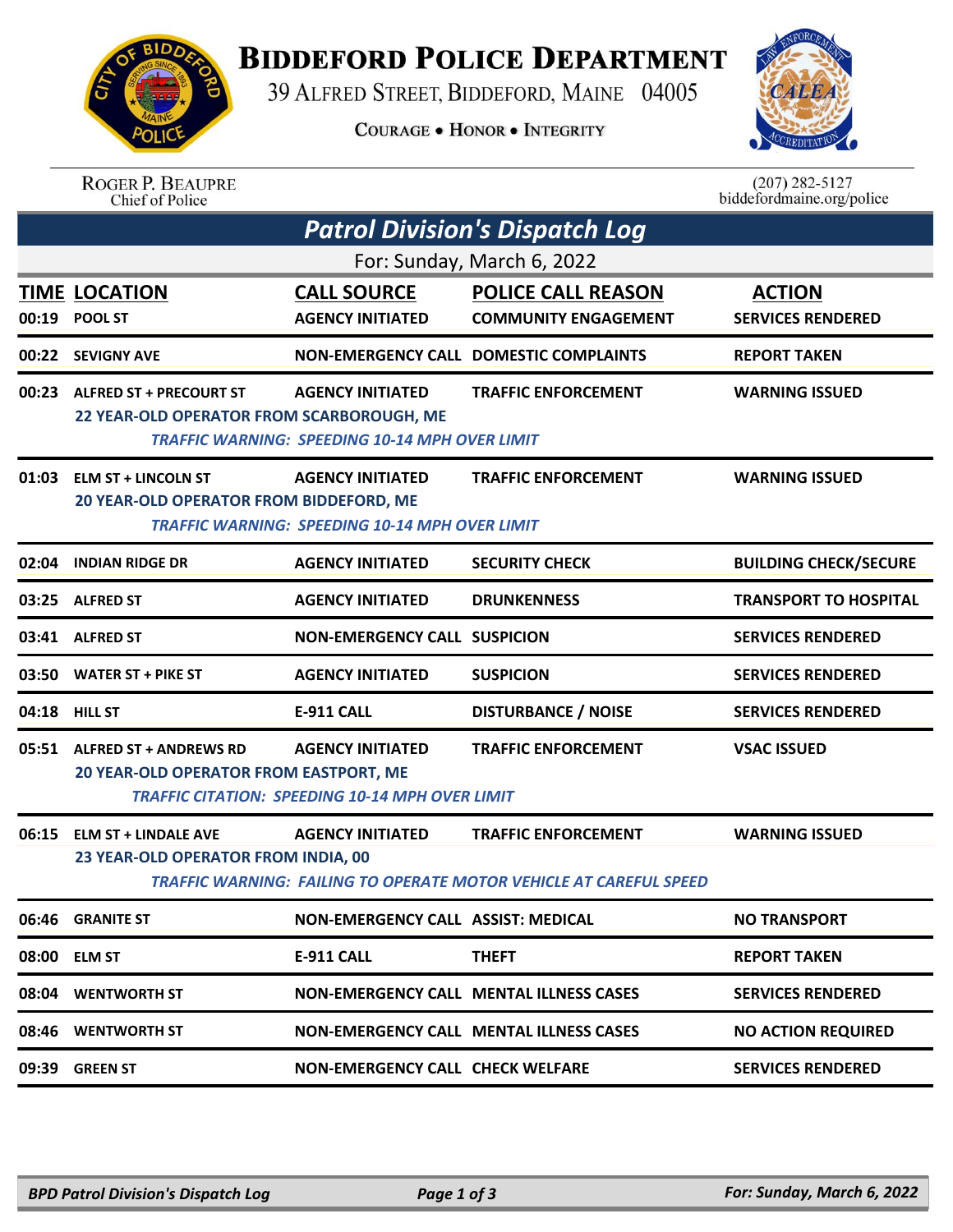|                                                      | <b>TIME LOCATION</b>                                                                                                         | <b>CALL SOURCE</b>                                    | <b>POLICE CALL REASON</b>                                                | <b>ACTION</b>                |  |  |  |  |  |
|------------------------------------------------------|------------------------------------------------------------------------------------------------------------------------------|-------------------------------------------------------|--------------------------------------------------------------------------|------------------------------|--|--|--|--|--|
| 09:43                                                | <b>ALFRED ST</b>                                                                                                             | <b>AGENCY INITIATED</b>                               | <b>TRAFFIC ENFORCEMENT</b>                                               | <b>WARNING ISSUED</b>        |  |  |  |  |  |
|                                                      | 53 YEAR-OLD OPERATOR FROM LYMAN, ME<br><b>TRAFFIC WARNING: FAILURE TO REGISTER VEHICLE</b>                                   |                                                       |                                                                          |                              |  |  |  |  |  |
|                                                      | TRAFFIC WARNING: OPERATE VEHICLE W/O VALID INSPECTION CERTIFICATE                                                            |                                                       |                                                                          |                              |  |  |  |  |  |
|                                                      | 10:20 ELM ST                                                                                                                 | <b>AGENCY INITIATED</b>                               | <b>TRAFFIC ENFORCEMENT</b>                                               | <b>WARNING ISSUED</b>        |  |  |  |  |  |
|                                                      | <b>18 YEAR-OLD OPERATOR FROM KENNEBUNK, ME</b>                                                                               |                                                       |                                                                          |                              |  |  |  |  |  |
|                                                      |                                                                                                                              | <b>TRAFFIC WARNING: FAILURE TO REGISTER VEHICLE</b>   |                                                                          |                              |  |  |  |  |  |
|                                                      |                                                                                                                              |                                                       | <b>TRAFFIC WARNING: OPERATE VEHICLE W/O VALID INSPECTION CERTIFICATE</b> |                              |  |  |  |  |  |
|                                                      | 10:54 MARINER WAY                                                                                                            | E-911 CALL                                            | <b>VEHICLE CRASH - POLICE ONLY</b>                                       | <b>SUMMONS ISSUED</b>        |  |  |  |  |  |
|                                                      | DEFENDANT: ANNABEL W DOANE  AGE: 18  RESIDENT OF: SANFORD, ME<br><b>CHARGE: OPERATING WHILE LICENSE SUSPENDED OR REVOKED</b> |                                                       |                                                                          |                              |  |  |  |  |  |
|                                                      |                                                                                                                              |                                                       |                                                                          |                              |  |  |  |  |  |
|                                                      | 11:05 SOUTH ST + GREEN ST                                                                                                    | <b>E-911 CALL</b>                                     | <b>VEHICLE CRASH - POLICE ONLY</b>                                       | <b>STATE FORM TAKEN</b>      |  |  |  |  |  |
|                                                      | 11:13 POOL ST + HIDDEN FARM RD                                                                                               | <b>AGENCY INITIATED</b>                               | <b>TRAFFIC ENFORCEMENT</b>                                               | <b>WARNING ISSUED</b>        |  |  |  |  |  |
|                                                      | 39 YEAR-OLD OPERATOR FROM BIDDEFORD, ME                                                                                      |                                                       |                                                                          |                              |  |  |  |  |  |
|                                                      |                                                                                                                              |                                                       | TRAFFIC WARNING: OPERATE VEHICLE W/O VALID INSPECTION CERTIFICATE        |                              |  |  |  |  |  |
| 11:36                                                | <b>BIDDEFORD GATEWAY CTR</b>                                                                                                 | <b>NON-EMERGENCY CALL CHECK WELFARE</b>               |                                                                          | <b>GONE ON ARRIVAL</b>       |  |  |  |  |  |
| 11:39                                                | <b>POOL ST + MARIAL AVE</b>                                                                                                  | <b>AGENCY INITIATED</b>                               | <b>TRAFFIC ENFORCEMENT</b>                                               | <b>WARNING ISSUED</b>        |  |  |  |  |  |
|                                                      | <b>60 YEAR-OLD OPERATOR FROM BIDDEFORD, ME</b>                                                                               |                                                       |                                                                          |                              |  |  |  |  |  |
|                                                      |                                                                                                                              |                                                       | TRAFFIC WARNING: OPERATE VEHICLE W/O VALID INSPECTION CERTIFICATE        |                              |  |  |  |  |  |
| 11:50                                                | <b>WEST CUTTS ST</b>                                                                                                         | <b>E-911 CALL</b>                                     | ATTEMPTED/THREATENED SUICIDE SERVICES RENDERED                           |                              |  |  |  |  |  |
|                                                      | 11:58 ACORN ST                                                                                                               | NON-EMERGENCY CALL DISTURBANCE / NOISE                |                                                                          | <b>SERVICES RENDERED</b>     |  |  |  |  |  |
|                                                      | 14:23 ELM ST                                                                                                                 |                                                       | <b>NON-EMERGENCY CALL VIOL OF BAIL CONDITIONS</b>                        | <b>NEGATIVE CONTACT</b>      |  |  |  |  |  |
|                                                      | 14:38 HEALTHCARE DR                                                                                                          | NON-EMERGENCY CALL ALARM - POLICE                     |                                                                          | <b>SERVICES RENDERED</b>     |  |  |  |  |  |
| 15:18                                                | <b>HILL ST</b>                                                                                                               | <b>NON-EMERGENCY CALL ALARM - POLICE</b>              |                                                                          | <b>BUILDING CHECK/SECURE</b> |  |  |  |  |  |
| 15:38                                                | <b>MAIN ST + WATER ST</b>                                                                                                    | <b>AGENCY INITIATED</b>                               | <b>OUT FOR FOLLOW UP</b>                                                 | <b>SERVICES RENDERED</b>     |  |  |  |  |  |
| 15:58                                                | <b>HILL ST + RITZ AVE</b>                                                                                                    | <b>AGENCY INITIATED</b>                               | <b>TRAFFIC ENFORCEMENT</b>                                               | <b>WARNING ISSUED</b>        |  |  |  |  |  |
|                                                      | 32 YEAR-OLD OPERATOR FROM BIDDEFORD, ME                                                                                      |                                                       |                                                                          |                              |  |  |  |  |  |
|                                                      |                                                                                                                              | <b>TRAFFIC WARNING: SPEEDING 10-14 MPH OVER LIMIT</b> |                                                                          |                              |  |  |  |  |  |
| 16:23                                                | <b>MAIN ST</b>                                                                                                               | <b>AGENCY INITIATED</b>                               | <b>COMMUNITY ENGAGEMENT</b>                                              | <b>SERVICES RENDERED</b>     |  |  |  |  |  |
| 16:47                                                | <b>MAIN ST</b>                                                                                                               |                                                       | <b>NON-EMERGENCY CALL MENTAL ILLNESS CASES</b>                           | <b>SERVICES RENDERED</b>     |  |  |  |  |  |
| 17:13                                                | <b>FOSS ST + POOL ST</b>                                                                                                     | <b>AGENCY INITIATED</b>                               | <b>TRAFFIC ENFORCEMENT</b>                                               | <b>VSAC ISSUED</b>           |  |  |  |  |  |
|                                                      | 19 YEAR-OLD OPERATOR FROM BIDDEFORD, ME                                                                                      |                                                       |                                                                          |                              |  |  |  |  |  |
| <b>TRAFFIC CITATION: FAILURE TO REGISTER VEHICLE</b> |                                                                                                                              |                                                       |                                                                          |                              |  |  |  |  |  |
|                                                      | <b>TRAFFIC WARNING: FAILING TO CARRY VEHICLE REGISTRATION</b><br><b>TRAFFIC WARNING: SPEEDING 10-14 MPH OVER LIMIT</b>       |                                                       |                                                                          |                              |  |  |  |  |  |
|                                                      |                                                                                                                              |                                                       |                                                                          |                              |  |  |  |  |  |
| 17:20                                                | <b>ELM ST + SPRUCE ST</b>                                                                                                    | <b>E-911 CALL</b>                                     | <b>VEHICLE CRASH - POLICE ONLY</b>                                       | <b>STATE FORM TAKEN</b>      |  |  |  |  |  |
|                                                      |                                                                                                                              |                                                       |                                                                          |                              |  |  |  |  |  |
|                                                      | <b>BPD Patrol Division's Dispatch Log</b>                                                                                    | Page 2 of 3                                           |                                                                          | For: Sunday, March 6, 2022   |  |  |  |  |  |